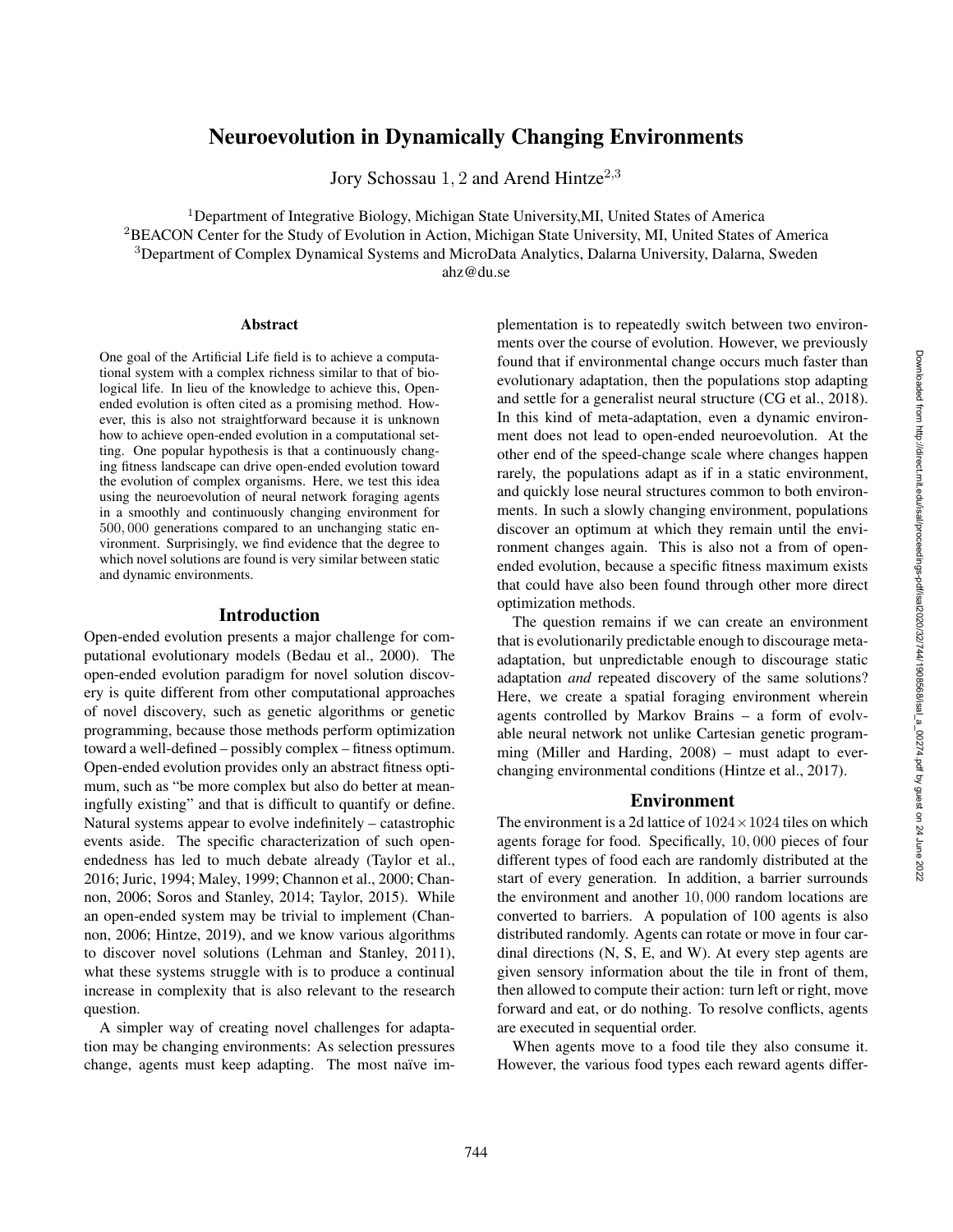ently depending on the current generation, and on the 1-step history of food previously consumed. The first food consumed does not provide a reward. For subsequent consumption, a matrix  $R$  defines the reward. Each element of the matrix  $R_{(i,j)}$  specifies a reward for consuming a particular food  $f$  after consuming food  $i$ . Values of  $R$  are bounded  $\forall_r \in R \in [-1, 1]$  making certain combinations of consumed resources very rewarding and others punishing.

The reward values  $R_{(i,j)}$  are newly defined every generation as:

$$
R_{(i,j)} = \text{trisin}(t(\alpha_{(i,j)} + 0.5) + 2\Pi\beta_{(i,j)}), \quad (1)
$$

where the time  $t$  is the product of the current generation  $g$ , and a scaling factor  $s: t = gs$ . The matrices  $\alpha$  and  $\beta$  are randomly generated at the start of evolution and populated with random numbers sampled uniformly in the range  $[0, 1]$ . The triSin is the triangle wave function approximated using additive synthesis of  $sin$  function with  $N = 10$  iterations. The  $\alpha$  and  $\beta$  factors modulate the period as well as the yintercept. The scaling factor s determines the speed with which the rewards change. While other periodic functions like sin or cos could be used, the triangle wave function has the advantage to have a uniform value function, which creates a uniform parameter space for the  $R$  matrix. As such, there should be no predictable irregularities of  $R$  for evolving strategies to exploit. Evolution proceeds through roulette-wheel selection, site-mutation rate of 0.001, with a duplication and deletion rate of 0.1 per genome, where stretches of 128 to 512 sites (sampled from a uniform random distribution) will be copied or deleted) with constant population size.

## Discovered Novelty

Agents are controlled by Markov Brains using 4 input sensors, 4 output actuators and 24 hidden states. They evolved as populations of 100 individuals for 500 , 000 generations. Two environmental conditions were tested using 50 independent replicate experiments. One condition used a changing environment with  $s = 0.001$ , and the other was static with  $s = 0$ . At the end of the experiment we reconstructed the line of descent (Lenski et al., 2003) and the topology of the evolved Markov Brains. Each of these brains has a connectivity matrix of identical dimensionality, and we compared their values using the Frobenius distance (Weisstein, 2003).

To determine the novelty arising from evolution, we use the concept defined in Novelty Search (Lehman and Stanley, 2008), specifically the idea of keeping an archive of unique solutions by some metric. Here, a solution produced by evolution is the brain connectivity matrix. The first 100, 000 agents discovered by evolution seed the initial archive. A new solution is considered novel and added to the archive if it has a shortest distance to all members of the archive that is greater than the shortest distance between all current members of the archive. Contemporaneously, the solution with



Figure 1: Average discovered novelty for 50 replicate evolutionary experiments in a dynamic environment (red) compared to a static environment (black). The areas indicate the standard error. Observe that the plot begins with generation 100 , 000, before that all solutions are allowed in the archive and thus no meaningful measure of discovered novelty can be derived.

the shortest intra-archive distance is removed. In this way, the archive defines the space of all discovered novelty. We quantify this space by computing the mean distance between all members of the archive.

## Results

We find that the size of solution space discovered in a dynamic environment compared to the size discovered in a static environment is approximately the same (see Figure 1). At the same time, we find that under both experimental conditions the space of discovered solutions becomes saturated around 400 , 000 generations, and no more novel solutions are found. This saturation point – as well as the average distance between solutions – is also far from the theoretical maximum of a fully explored solution space (the average distance between randomly generated connection matrices is large, data not shown).

## **Discussion**

We expected that a continuously changing environment would produce significantly more novel solutions than a constant one. Surprisingly, both conditions explore the solution space approximately the same after 400, 000 generations. Clearly, more tests with different rates of change are necessary to arrive at a definite conclusion. It is possible that the speed of change chosen is still too fast to allow proper adaptation to each new environment. However, the current results indicate that ever-changing environments do not allow for the continuous discovery of novel neural network structures.

## Acknowledgements

This work was in part sponsored by the BEACON Center for the Study of Evolution in Action NSF Cooperative Agreement No. DBI-0939454. The computations were performed on resources provided by SNIC through Uppsala Multidisciplinary Center for Advanced Computational Science (UPP-MAX) under Project SNIC 2020/15-18.